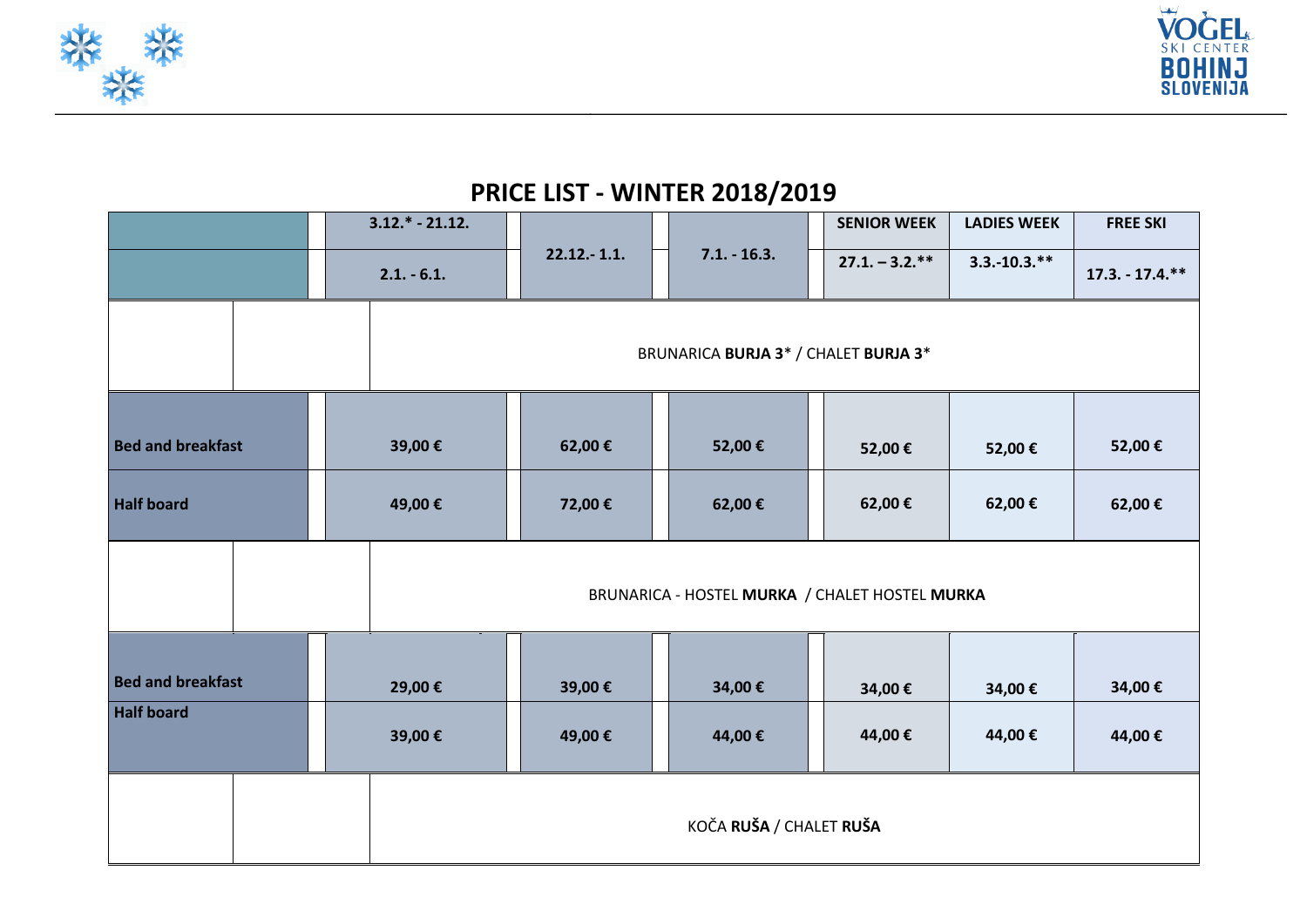| Chalet rental (up to 16<br>people) | 230,00€ | 350,00€                                    | 290,00€                                         | 290,00 € | 290,00€ | 350,00€ |  |  |
|------------------------------------|---------|--------------------------------------------|-------------------------------------------------|----------|---------|---------|--|--|
|                                    |         |                                            | 3=4 and 5=7 in the period from 2.1. - 27.1.2017 |          |         |         |  |  |
|                                    |         | KOČA MERJASEC / CHALET MERJASEC            |                                                 |          |         |         |  |  |
|                                    |         |                                            |                                                 |          |         |         |  |  |
| <b>Bed and breakfast</b>           | 34,00€  | 54,00€                                     | 44,00€                                          | 44,00€   | 44,00€  | 44,00€  |  |  |
| <b>Half board</b>                  | 44,00€  | 64,00€                                     | 54,00€                                          | 54,00€   | 54,00€  | 54,00€  |  |  |
|                                    |         | PLANINSKI DOM SAVICA / ALPINE LODGE SAVICA |                                                 |          |         |         |  |  |
|                                    |         |                                            |                                                 |          |         |         |  |  |
| <b>Bed and breakfast</b>           | 34,00€  | 54,00€                                     | 44,00€                                          | 44,00€   | 44,00€  | 44,00€  |  |  |
| <b>Half board</b>                  | 44,00€  | 64,00€                                     | 54,00€                                          | 54,00€   | 54,00€  | 54,00€  |  |  |

# **Vogel. Like a Fairy Tale**





Prices are per person per night or for rent only per unit (rent). \* Depends on the opening date of the resort for the winter season.